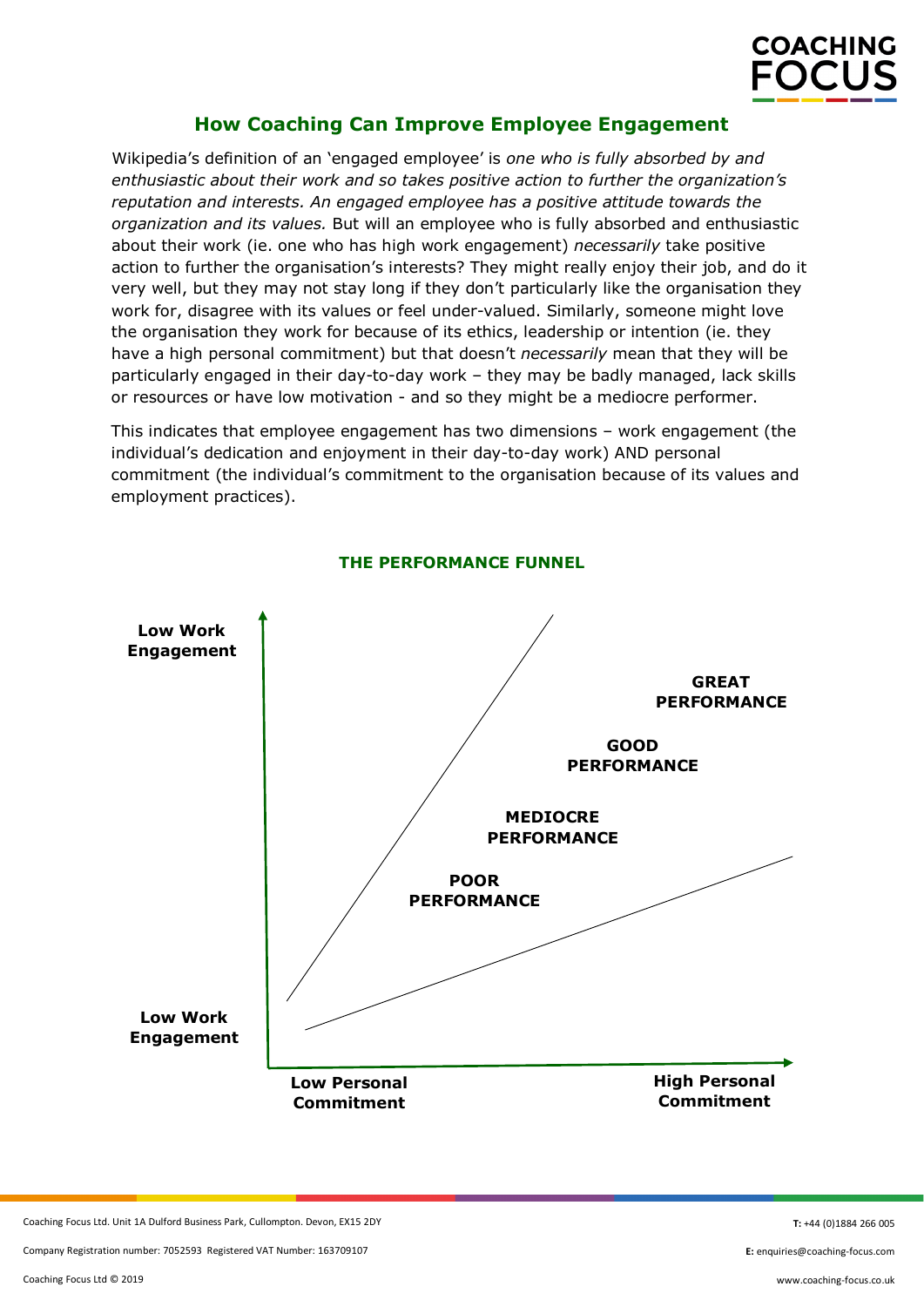

Employee engagement therefore needs to be considered from both these two viewpoints if an organisation is to get the very best performance from its employees in a sustainable way. Long-term discretionary effort – the result of both high work engagement AND high personal commitment - is exclusively in the gift of the employee, and this requires a number of workplace characteristics to be in place. All successful organisations are workplaces that exhibit these characteristics and it will come as no surprise that all these characteristics are exhibited by organisations with a clear sense of vision and purpose and a strong coaching culture. Senior leaders must really consider employee engagement as a key strategic business objective because it demonstrably leads to long-term staff retention, higher levels of motivation, better performance, and better results. The Harvard Business Review states that organisations with good employee engagement are twice as successful as less engaged organisations and have a far lower occurrence of accident and safety incidents. Engaged employees give greater discretionary effort, are willing to learn and to apply and share their learning. In addition, employee engagement is a good predictor of customer satisfaction, employee retention, productivity and profitability.

The workplace characteristics for successful employee engagement include:

# • **Values alignment**

A workplace that has a clear and unambiguous message about its ethical stance and operating principles that guide its conduct and behaviour and where individuals feel aligned with these principles in their working lives

## • **Sense of belonging**

A workplace where employees feel that they are part of a bigger whole, which cares for them as individuals and which is demonstrated through strong leadership, clear communication, and appropriate management and colleague behaviours

## • **Enjoyment**

A workplace that supports and encourages flexible, interesting and engaging workplace practices that allow energy and fun in the working day

## • **Individual expression**

A workplace that allows individuals to express and contribute their own unique gifts and talents and to feel valued for their contribution and to be fully responsible

### • **Learning**

A workplace where learning from mistakes is far more important than not making mistakes and where creative thinking, exploring boundaries and taking calculated risks is encouraged

### • **Achievement**

A workplace where individual and team achievement is celebrated, learning is shared, and high performance is rewarded

### • **Recognition**

A workplace where everyone feels that their contribution is recognised and worthwhile and how their achievements make a difference

**E:** enquiries@coaching-focus.com